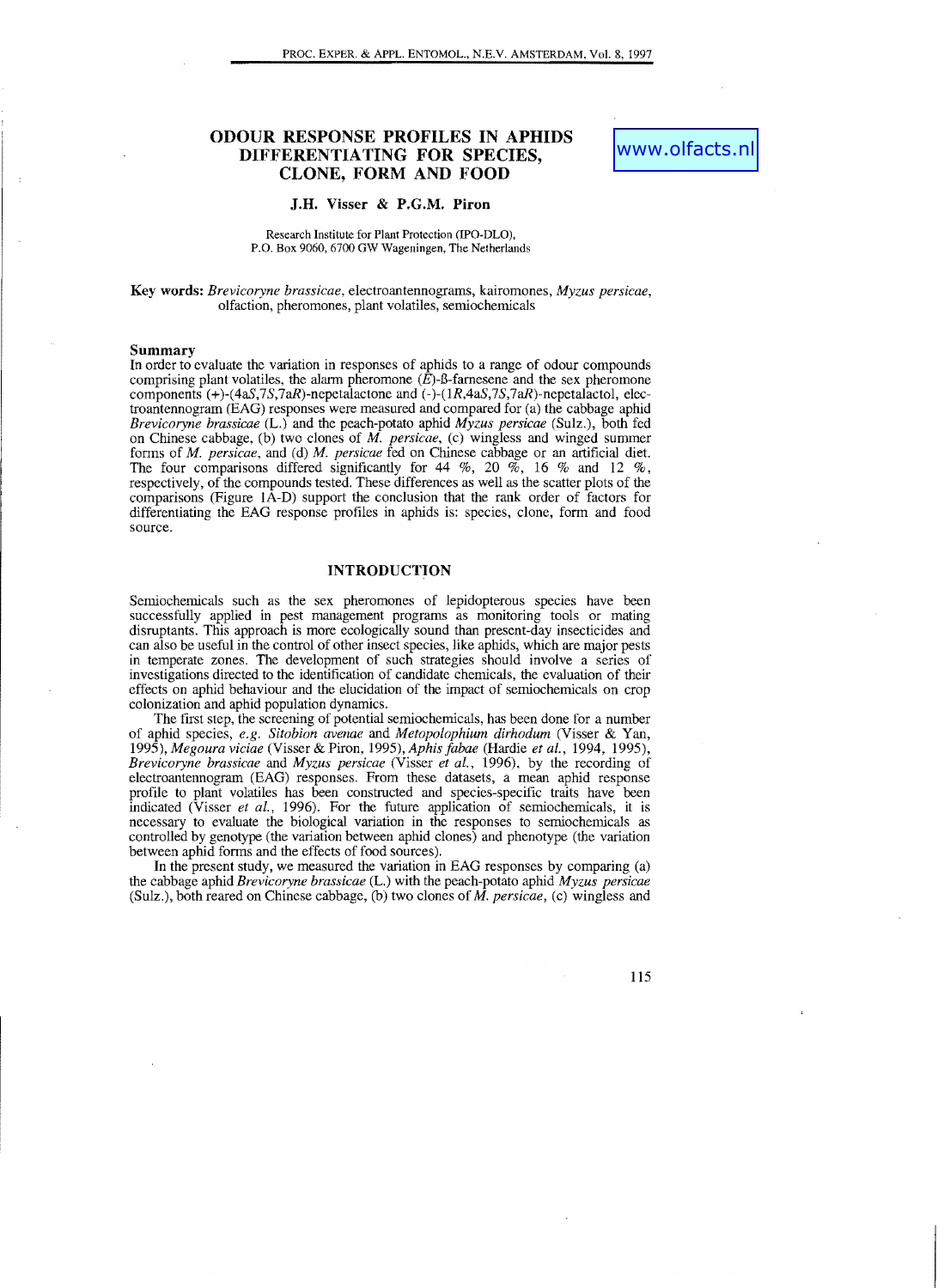winged summer forms of *M. persicae* and (d) *M. persicae* fed on Chinese cabbage or an artificial diet.

# MATERIAL AND METHODS

# Aphids

B. *brassicae* aphids were the Tjallingii clone from Spain. *M. persicae* clones Ml and M3 were obtained from Dieleman. The host-plant range of the MI clone is more restricted than that of the M3 clone. In addition. the MI clone cannot produce sexual forms, whereas the M3 clone will, under autumn conditions. Aphids were reared on Chinese cabbage, *Brassica chinensis* L. cv. Granaat, under long-day conditions (Ll6:D8) at 22 0c. In order to evaluate food effects on EAG responses, the *M. persicae* MI clone was also reared on the MP 148 artificial diet as defined by Harrewijn (1983) at the same climatic conditions as the colonies on Chinese cabbage.

EAGs were recorded from alate virginoparae (winged summer forms) of *B. brassicae*  and the *M. persicae* Ml and M3 clones, and from apterous virginoparae (wingless summer forms) of *M. persicae* MI reared on Chinese cabbage or artificial diet. When reared on artificial diet, the 2nd generation born on the diet was used for EAG recordings.

#### EAG recordings and odour stimuli

The methods of EAG recording from aphid antennae, the instruments and data processing involved have been described in detail by Visser & Piron (1995). In the present study, a wide range of odour components were used as stimuli, including (a) plant volatiles as described by Visser & Piron (1995), (b) the alarm pheromone  $(E)$ -B-farnesene (from KRI-TNO, 98% pure) and (c) the sex pheromone components  $(+)$ - $(4aS,7S,7aR)$ nepetalactone and  $\zeta$ -(1R,4aS,7S,7aR)-nepetalactol (both from IACR-Rothamsted, 98% pure).

All odour components were diluted to 1 % (v/v) in paraffin oil (Merck, Uvasol). Stimulation cartridges were prepared by applying  $25 \mu$ l of each solution to a piece of filter paper which was subsequently placed in a Pasteur pipette. The aphid antenna was stimulated for 2 s by pushing air through the Pasteur pipette into an air flow directed over the preparation. EAG waveforms were recorded and the largest deflection of the baseline was measured as the absolute EAG response.

Absolute EAG responses were normalised and expressed as percentage responses relative to the responses of adjacent standards consisting of  $1\%$  (E)-2-hexenal at the source (Visser & Piron, 1995). All odour components were tested on at least 10 different antennal preparations and means ± 95% confidence intervals (2-tailed) were calculated. EAG responses were considered significantly different when their means  $\pm$  95% confidence intervals did not overlap.

## RESULTS AND DISCUSSION

In order to evaluate the effects of aphid species, clone, form or food source on the EAG responses to a range of volatiles, four comparisons were made (Figure lA-D).

#### Comparing *B. brassicae* with *M. persicae*

The absolute EAG responses to the standard,  $1\%$  (E)-2-hexenal, were not significantly different between alate virginoparae of *B. brassicae* (mean  $\pm$  95% c.i.: 269 $\pm$ 82  $\mu$ V) and the *M. persicae* M3 clone (457 $\pm$ 125  $\mu$ V), both being reared on Chinese cabbage. The mean relative EAG responses (Figure lA) were significantly different for 35 out of 80 components, namely:  $(E)$ -2-hexenol-1,  $(Z)$ -3-hexenol-1, hexanol-1, hexyl acetate, (E)-2-hexenyl propionate, (Z)-3-hexenyl acetate, (Z)-3-hexenyl propionate, heptanol-l,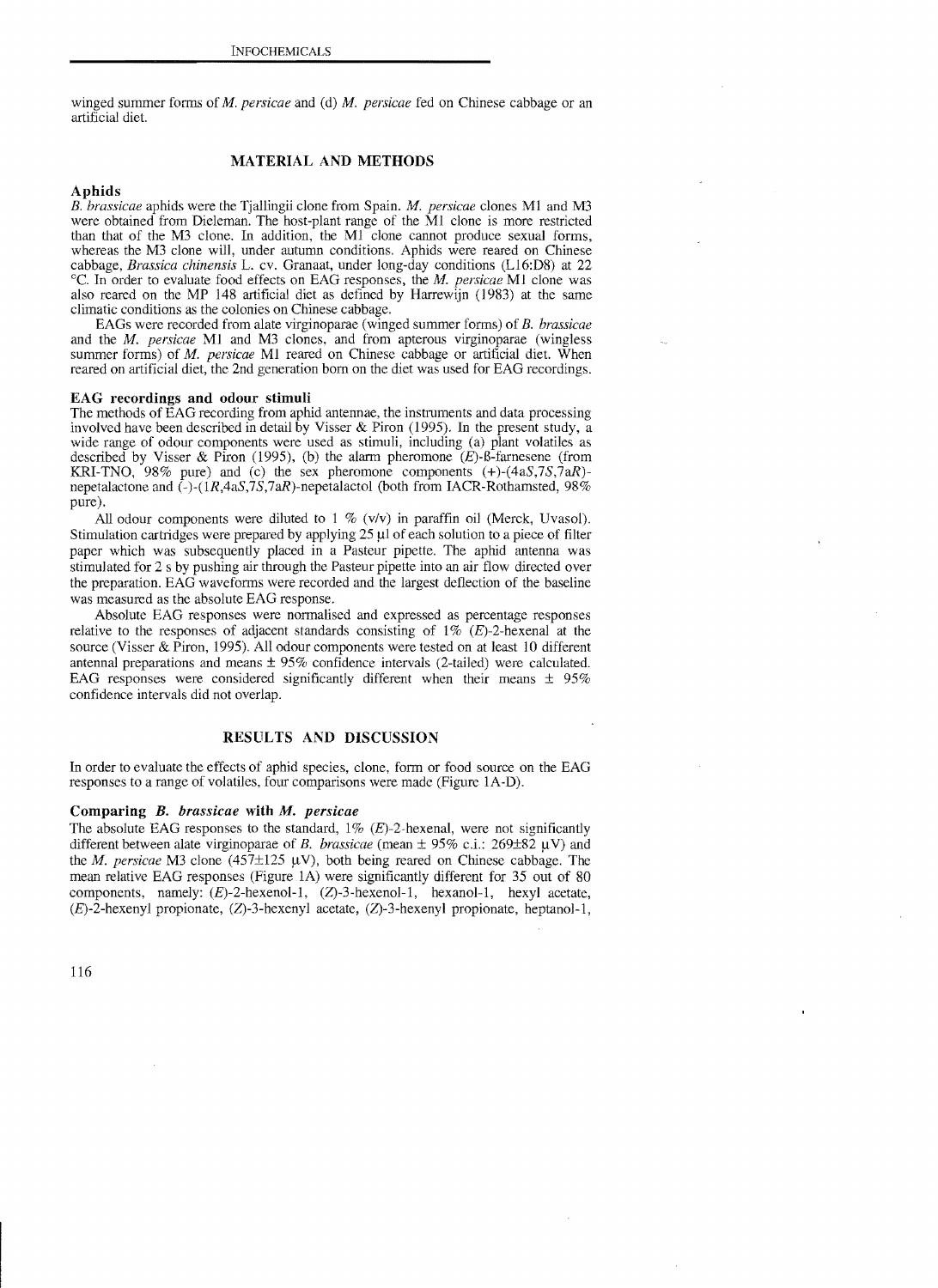3-heptanone,3-octanone, 3-methoxybenzaldehyde, 4-methoxybenzaldehyde, 2-hydroxybenzaldehyde, 1,2-dimethoxybenzene,  $(+)$ - $(S)$ -carvone,  $(-)$ - $(R)$ -carvone,  $\alpha$ -ionone, 8-ionone, linalool, citral,  $(+)$ -limonene,  $(-)(E)$ -caryophyllene,  $(E,E)$ -farnesyl acetate,  $(E,E)$ - $\alpha$ -farnesene, hexanonitrile, 1-hexanethiol, 1,6-hexanedithiol, butyl isothiocyanate, *tert-butyl* isothiocyanate, allyl isothiocyanate, 3-butenyl isothiocyanate, 2,5-dimethylpyrazine, methylsalicylate,  $(+)$ - $(4aS,7S,7aR)$ -nepetalactone and  $(-)$ - $(1R,4aS,7,$ nepetalactol. *S,7aR)*

### **Comparing clones**  of M. *persicae*

The absolute EAG responses to the standard were not significantly different between alate virginoparae of the *M. persicae* clones M1 (407±109  $\mu$ V) and M3 (457±125  $\mu$ V), both being reared on Chinese cabbage. The mean relative EAG responses (Figure IB) were significantly different for 11 out of 54 components, namely: 3-octanone, butyl isothiocyanate, allyl isothiocyanate, 3-butenyl isothiocyanate, 2-methoxybenzaldehyde, 3-methoxybenzaldehyde, 4-methoxybenzaldehyde, 2-hydroxybenzaldehyde, 1,2-dimethoxybenzene, *m*-cresol and  $(-)$ - $(R)$ -carvone.

### **Comparing** forms of M. *persicae*

The absolute EAG responses to the standard were significantly different between alate (407 $\pm$ 109  $\mu$ V) and apterous (256 $\pm$ 35  $\mu$ V) virginoparae of *M. persicae*, both being the MI clone reared on Chinese cabbage. As apterous M. *persicae* do not possess secondary rhinaria on their antennae, whereas alate aphids do, the difference in absolute EAGs to  $(E)$ -2-hexenal is attributed to the secondary rhinaria responding to this component.

The mean relative EAG responses (Figure 1C) were significantly different for 8 out of 50 components, namely: butyl isothiocyanate, *tert-butyl* isothiocyanate, allyl isothiocyanate, 3-butenyl isothiocyanate, geraniol, (+)-citronellol, 2-methoxybenzaldehyde and m-cresol.

Most compounds show the same relative EAG levels in alate and apterous M. *persicae.* However, the absolute response to the standard is larger in alate than apterous aphids, which implies that absolute levels for most components are raised as well. In other words, the secondary rhinaria will be responsive to most components tested.

## **Comparing** food sources **for** M. *persicae*

 The absolute EAG responses to the standard were not significantly different between M. *persicae* reared on an artificial diet (314±62  $\mu$ V) or on Chinese cabbage (256±35  $\mu$ V), both being apterae of the M1 clone. The mean relative EAG responses (Figure 1D) were significantly different for 6 out of 50 components, namely:  $(E)$ -2-hexenyl propionate, hexanonitrile, 3-methoxybenzaldehyde, sabinene,  $(-)$ - $(E)$ -caryophyllene and  $(-)$ - $(1S)$ - $\beta$ pinene.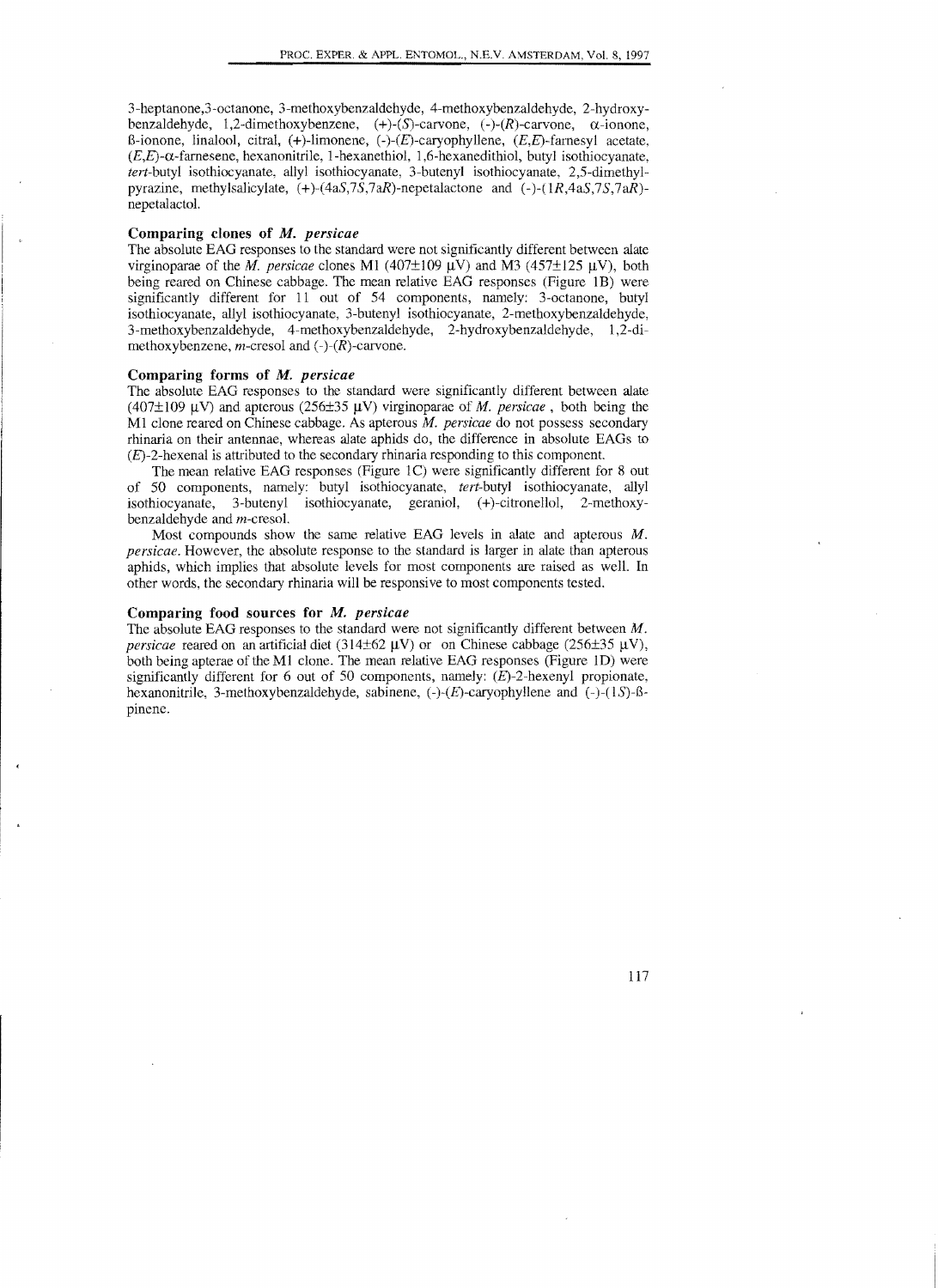

Figure 1. Comparison of mean relative EAG responses to a range of odour compounds *for (A)* Brevicoryne brassicae *with* Myzus persicae M3 *clone, and (B)* M. persicae Ml *clone with* M3 *clone. Open circles indicate that, between aphid groups, compounds differ significantly* in *their relative EAG responses.* 

118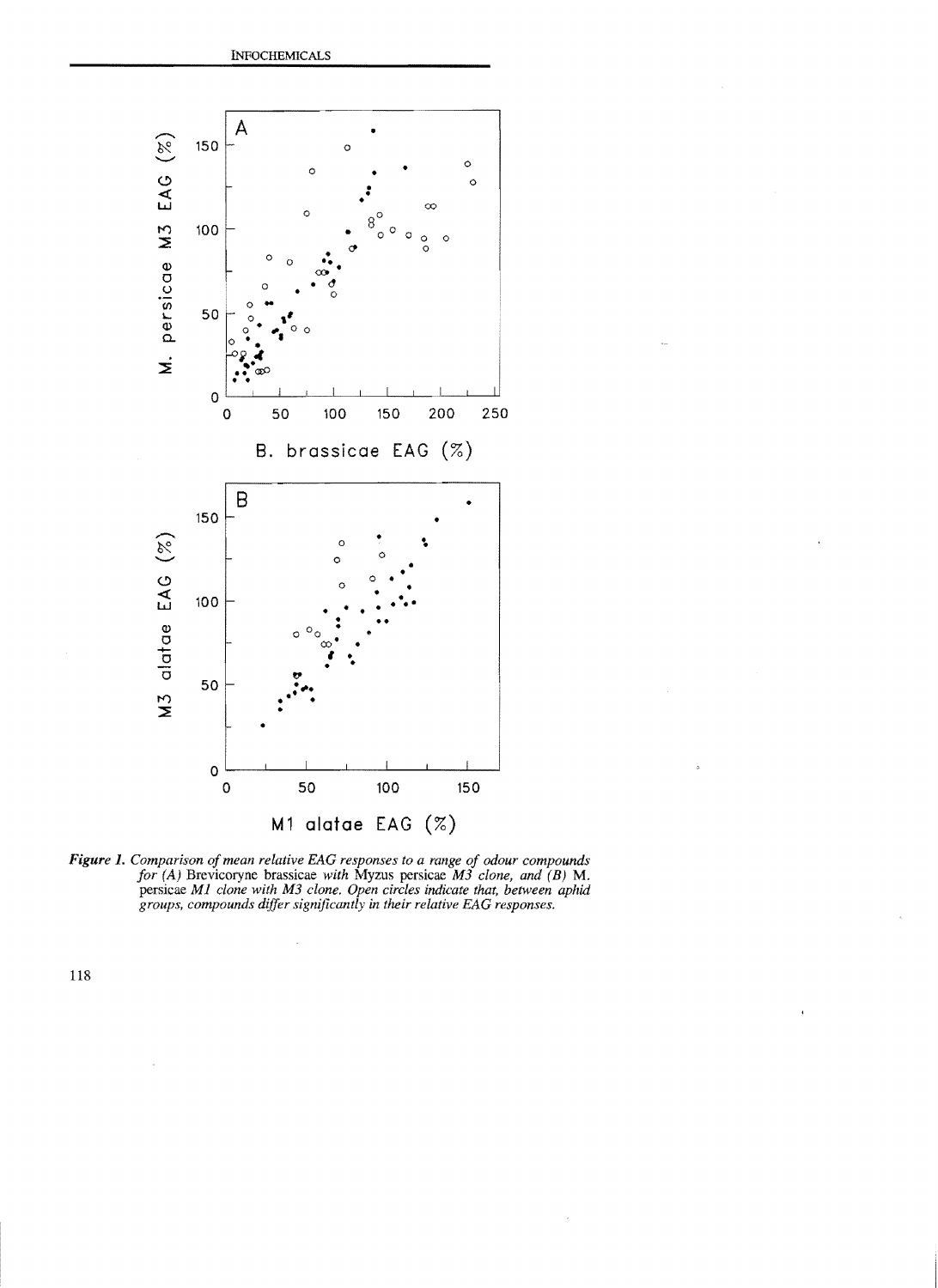



119